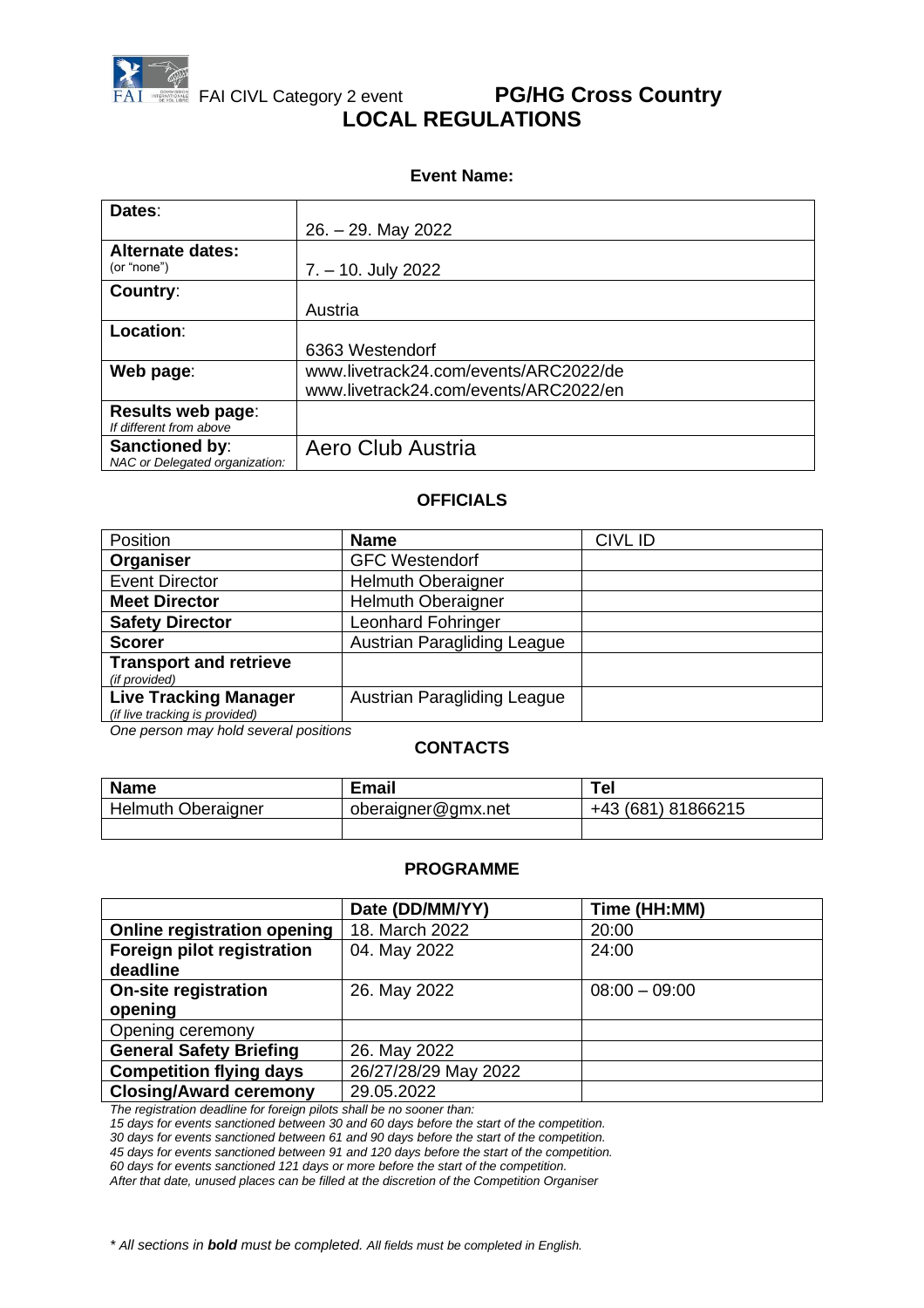

### **SCORING CATEGORIES**

*Add or remove as necessary*

- 1. Overal (EN A CCC)
- 2. Serial  $(EN A D)$
- 3. Sport  $(EN A C)$
- 4. Female (EN A CCC)
- 5. Austrian Championship Overall (EN A CCC) and Serial (EN A EN D) must have an Austrian Sport Licence
- 6. Regional Championship of Tiro Overall (EN A CCC), Serial (EN A EN D) must be a member of the Tiroler Landesverband (direct member or club in Tirol)

(defined at https://www.paragleiter.org/?page\_id=181)

## **SELECTION AND REQUIREMENTS**

**Maximum number of pilots**: 150 (80 for national pilots, 70 for non-national pilots)

## **Selection**

Eligibility criteria (if any):

Selection criteria for national pilots: In online registration order – Yes if not booked out until 04.05.2022 In WPRS order – Yes if booked out until 04.05.2022

Selection criteria for non-national pilots: In online registration order – Yes if not booked out until 04.05.2022 In WPRS order – Yes if booked out until 04.05.2022

### **Documents**

*List of documents to provide at registration*

- **FAI SL**
- **IPP Card**
- **Pilot's National licence with cross-country permit**
- **Signed application form (sheet will be provided locally)**
- **Signed Release of liability, Waiver of Legal rights (sheet will be provided locally)**
- **Passport or driver's license**
- **Third Party Liability Insurance**

### **Insurance**

*Describe insurance requirements* Third party liability limit Rescue cost insurance and Accident insurance are strongly advised!

## **ENTRY FEE AND SERVICES PROVIDED**

## **Entry Fee**

Amount In local currency:  $\epsilon$  120,- Amount in Euro equivalent  $\epsilon$  120,-

*\* All sections in bold must be completed. All fields must be completed in English.*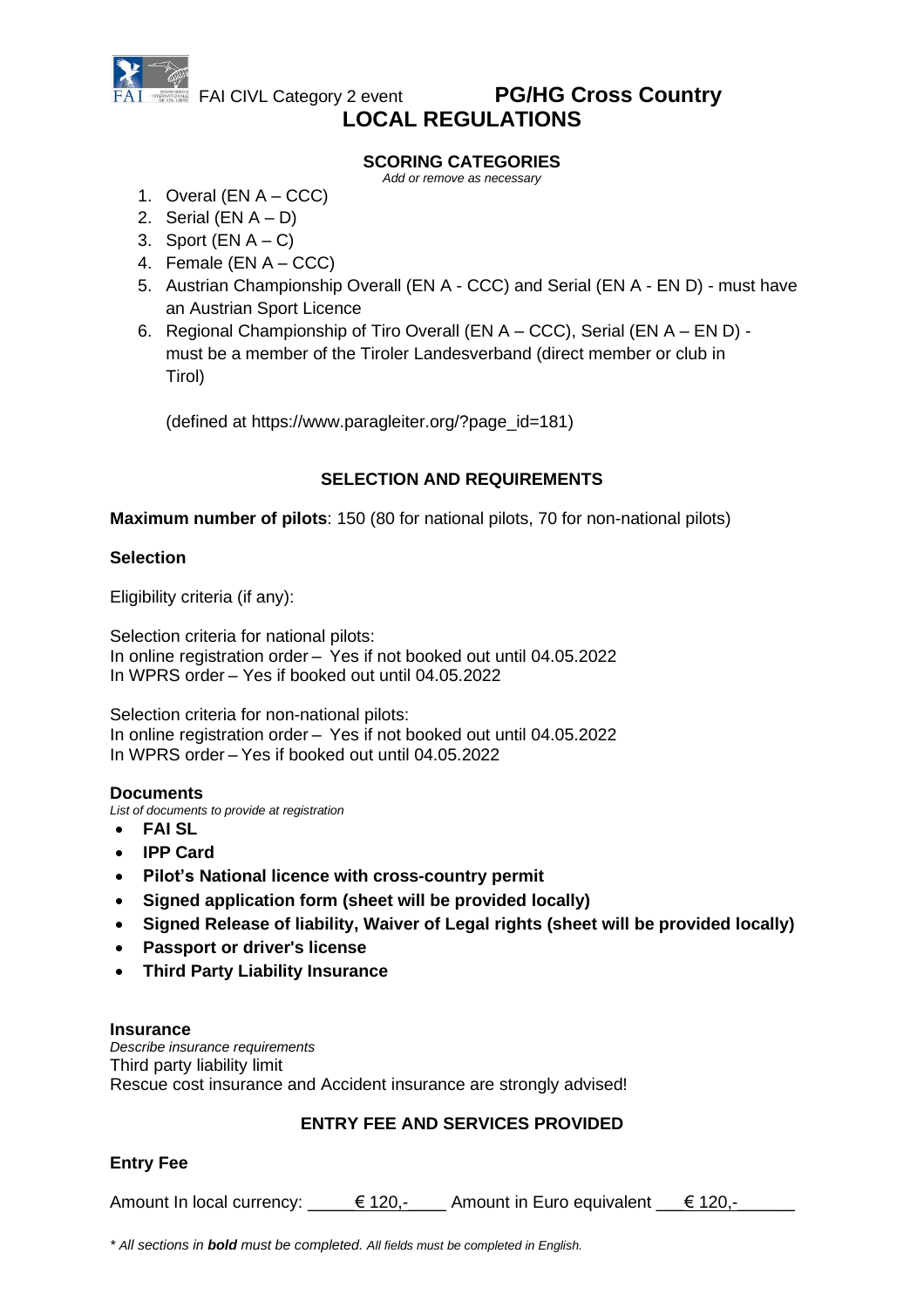

## **Payment deadline**: 18.05.2022

**Payment Details:** Bank Account info after selection / cash - in the case of late registration (see Announcement)

**Refund policy**: No refund of entry fee if pilot is missing at the competition. If the competition is cancelled  $\epsilon$  10 will be retained for exposes of organizer, the rest of the entry fee will be refunded (in case of selection and bank transfer).

### **Services included in the entry fee:**

*Leave Yes or No for the mentioned items. Add more items provided free of charge to participants if applicable*

- 1. ID card & safety/contact information Yes
- 2. Map with take-offs, turnpoints, landings, restricted areas Yes
- 3. Turnpoints files Yes
- 4. Contest numbers No
- 5. Lunch pack No
- 6. Water on take-off Yes
- 7. Toilets on take-off – Yes
- 8. Transport to take-off Yes
- 9. GPS track-log download Yes<br>10. Live-tracking Yes
- Live-tracking Yes
- 11. Free internet (Wi-Fi) access at the HQ Yes
- 12. Opening ceremony  $-$ **No**
- 13. Closing ceremony  $-$  Yes
- 14. Briefings in English – Yes
- 15. Daily meteorology briefing – Yes
- 16. Retrieve by organisers' vehicles free of charge – Yes
- 17. Drinks at goal – Yes (to be paid separately)

### **Medical Services included into Entry fee:**

*Leave Yes or No for the mentioned items. Add more items provided if necessary.*

- 1. First Aid on take-off (doctor, paramedic) – No
- 2. Ambulance on take-off – No
- 3. Helicopter evacuation – No
- 
- 4. Mountain rescue team Standby<br>5. Nearest Hospital Bezirkskran 5. Nearest Hospital – Bezirkskrankenhaus 6380 St. Johann in Tirol, Bahnhofstr. 14 Bezirkskrankenhaus 6330 Kufstein, Endach 27,
- **6.** We have First Aid kit on take-off. Mountain rescue team is standby Helicopter needs about 15-30min to take-off **Rescue cost insurance and Accident insurance are strongly advised!**

### **Services for additional fee:**

*State the fee for each item in correct currency. Add or remove paid services as necessary.*

• none